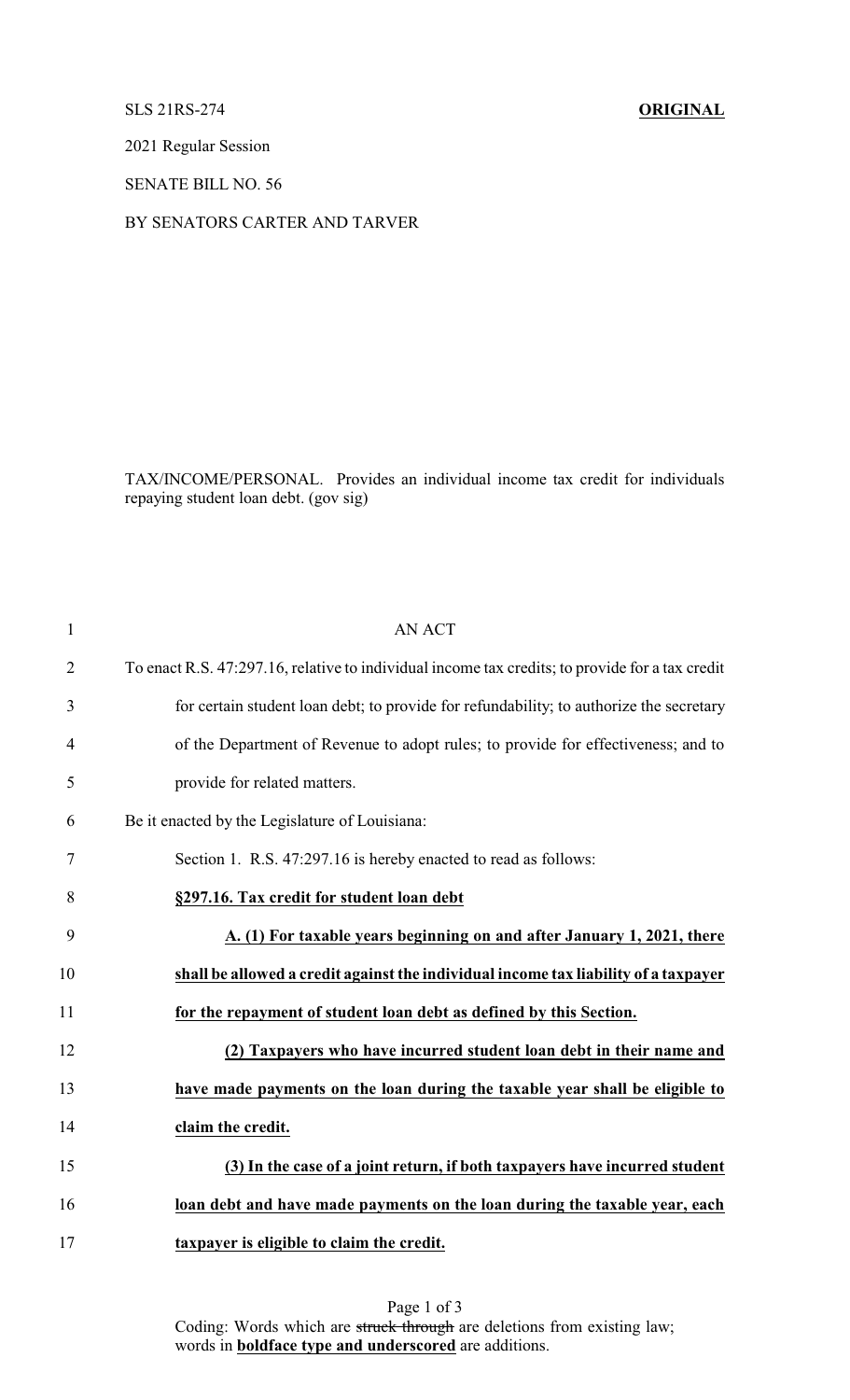| $\mathbf{1}$   | (4) For purposes of the credit authorized by this Section, "student loan"                     |
|----------------|-----------------------------------------------------------------------------------------------|
| $\overline{2}$ | shall mean a federally-guaranteed or state-guaranteed loan for the purposes of                |
| 3              | postsecondary education.                                                                      |
| $\overline{4}$ | B. The amount of the credit shall be the actual amount of the student                         |
| 5              | loan payments made by the taxpayer during the taxable year or one thousand                    |
| 6              | dollars, whichever is less. If the amount of the credit authorized pursuant to this           |
| 7              | Section exceeds the amount of tax liability for the tax year, the excess shall                |
| 8              | constitute an overpayment, as defined in R.S. $47:1621(A)$ , and the secretary                |
| 9              | shall make a refund of the overpayment from the current collections of the taxes              |
| 10             | imposed by Chapter 1 or Chapter 5 of Subtitle II of this Title, together with                 |
| 11             | interest as provided in R.S. 47:1624.                                                         |
| 12             | C. The secretary of the Department of Revenue may promulgate rules                            |
| 13             | and regulations in accordance with the Administrative Procedure Act as well                   |
| 14             | as forms and instructions that may include a requirement that taxpayers submit                |
| 15             | documentation with their returns or to specifically retain records that will                  |
| 16             | enable the department to determine the taxpayer's eligibility for, and amount                 |
| 17             | of the tax credit claimed, pursuant to this Section.                                          |
| 18             | Section 2. This Act shall become effective upon signature by the governor or, if not          |
| 19             | signed by the governor, upon expiration of the time for bills to become law without signature |
| 20             | by the governor, as provided by Article III, Section 18 of the Constitution of Louisiana. If  |
| 21             | vetoed by the governor and subsequently approved by the legislature, this Act shall become    |
| 22             | effective on the day following such approval.                                                 |
|                |                                                                                               |

The original instrument and the following digest, which constitutes no part of the legislative instrument, were prepared by Curry Lann.

## DIGEST SB 56 Original 2021 Regular Session Carter

Proposed law authorizes an individual income tax credit for the actual amount of the student loan payments made by the taxpayer during the taxable year, or \$1,000, whichever is less.

Proposed law authorizes taxpayers who have incurred student loan debt in their name and who have made payments on the loan to claim the credit.

Proposed law authorizes joint return filers that have both made payments on student loan

Page 2 of 3 Coding: Words which are struck through are deletions from existing law; words in **boldface type and underscored** are additions.